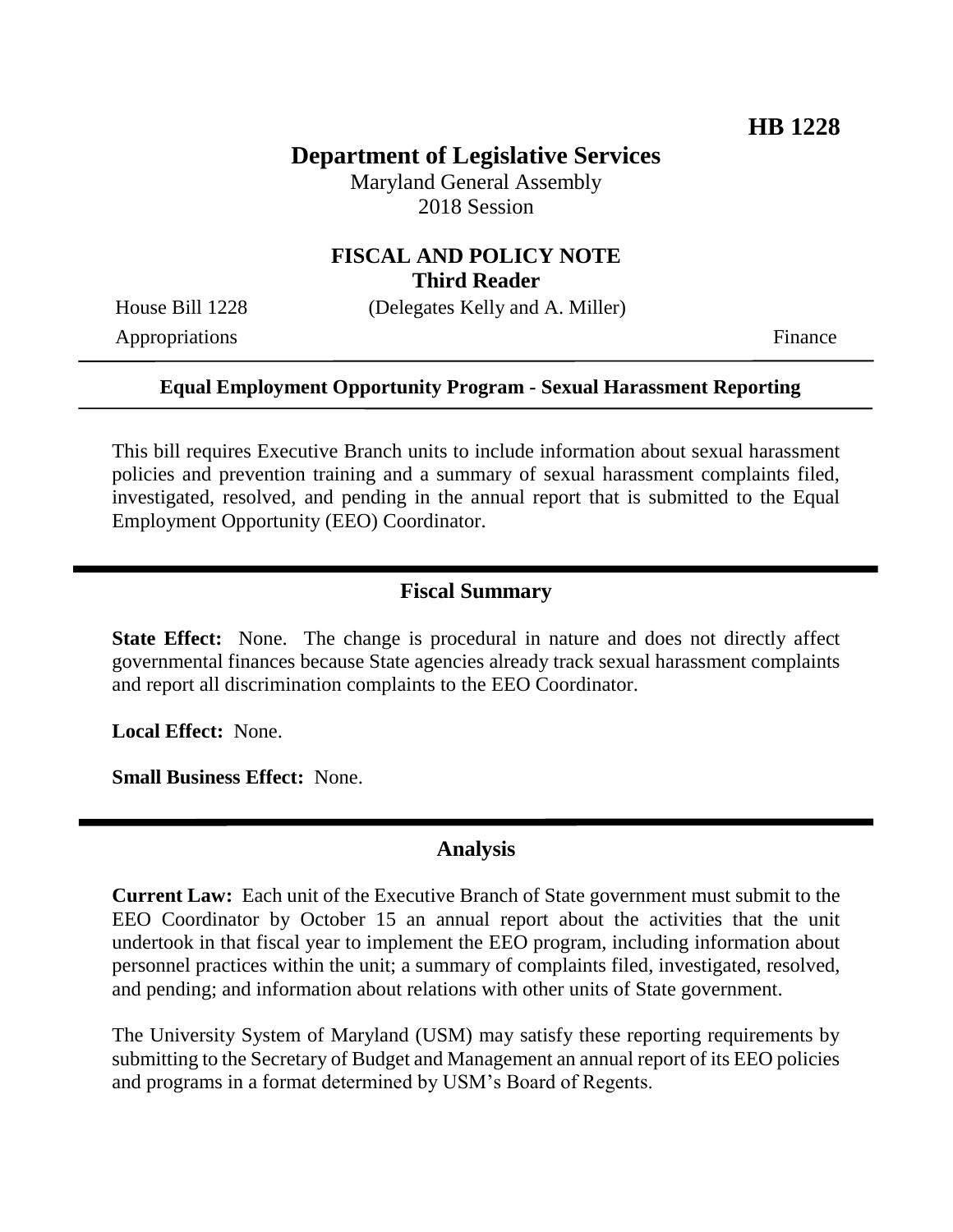**Background:** The Office of the Statewide EEO Coordinator, within the Department of Budget and Management, administers and enforces State and federal EEO laws and policies; promotes a work environment free of any unlawful discrimination, harassment, and retaliation; and assists in the building of a well-diversified workforce of Maryland State government employees and applicants. The annual [Statewide EEO report](http://dbm.maryland.gov/eeo/Documents/Publications/AnnualEEOReportFY2017.pdf) notes the Office of the Statewide EEO Coordinator received 61 sexual harassment complaints that were filed with State agencies' Fair Practices Offices for fiscal 2017. **Exhibit 1** provides historical data regarding sexual harassment complaints in State agencies.

| <b>Agency/Function</b><br>Public Safety and | 2008           | 2009             | 2010           | 2011             | 2012             | 2013           | 2014           | 2015             | 2016             | 2017             |
|---------------------------------------------|----------------|------------------|----------------|------------------|------------------|----------------|----------------|------------------|------------------|------------------|
| <b>Correctional Services</b>                | 13             | 19               | 20             | 15               | 13               | 24             | 18             | 24               | 24               | 24               |
| Transportation                              | 5              | 6                | 8              | 6                | 11               | 6              | 12             | 6                | 8                | 15               |
| Health                                      | 3              | 8                | 5              | $\boldsymbol{0}$ | 10               | 7              | 3              | 2                | 6                | 7                |
| Juvenile Services                           | 3              | $\overline{2}$   | 2              | $\mathbf{0}$     | $\overline{4}$   | 3              | 1              | 1                | 1                | 1                |
| <b>State Police</b>                         | $\theta$       | 2                | $\overline{2}$ | 2                | 1                | $\overline{2}$ | 3              | $\overline{2}$   | 1                | $\overline{2}$   |
| Labor, Licensing, and<br>Regulation         | 1              | $\overline{2}$   | 3              | 2                | 1                | 2              | 1              | $\Omega$         | 1                |                  |
| Education                                   | 1              | 1                | 1              | 2                | $\boldsymbol{0}$ | $\Omega$       | 2              | $\mathbf{0}$     | 2                | $\Omega$         |
| Morgan State University                     | $\overline{0}$ | $\boldsymbol{0}$ | $\overline{c}$ | $\boldsymbol{0}$ | $\boldsymbol{0}$ | 5              | $\mathbf{0}$   | 6                | $\boldsymbol{0}$ | 1                |
| <b>Baltimore City Community</b><br>College  | $\Omega$       | $\theta$         | $\overline{2}$ | $\theta$         | $\overline{2}$   | $\Omega$       | 1              | 2                | $\overline{2}$   | $\Omega$         |
| <b>Human Services</b>                       | $\Omega$       | $\Omega$         | $\overline{0}$ | $\Omega$         | $\overline{0}$   | $\Omega$       | $\mathbf{0}$   | $\Omega$         | 1                | 7                |
| Housing and Community<br>Development        | 3              | 2                | $\mathbf{0}$   | $\boldsymbol{0}$ | $\boldsymbol{0}$ | $\Omega$       | $\overline{0}$ | $\boldsymbol{0}$ | 1                | $\boldsymbol{0}$ |
| DBM and DoIT                                | $\Omega$       | $\boldsymbol{0}$ | $\Omega$       | $\theta$         | $\theta$         | $\Omega$       | 1              | $\boldsymbol{0}$ | $\overline{2}$   | $\theta$         |
| Military                                    | $\theta$       | 1                | $\Omega$       | $\boldsymbol{0}$ | $\Omega$         | $\Omega$       | $\theta$       | 1                | $\boldsymbol{0}$ | 3                |
| Legal (excluding Judiciary)                 | $\overline{0}$ | $\Omega$         | $\Omega$       | 1                | 1                | 1              | 1              | 2                | $\boldsymbol{0}$ | $\boldsymbol{0}$ |
| Comptroller of Maryland                     | 1              | 1                | 1              | 1                | $\theta$         | $\Omega$       | $\Omega$       | $\Omega$         | $\boldsymbol{0}$ | $\boldsymbol{0}$ |
| <b>General Services</b>                     | $\Omega$       | 1                | 2              | $\theta$         | $\theta$         | 3              | $\theta$       | $\boldsymbol{0}$ | $\boldsymbol{0}$ | $\theta$         |
| Other                                       |                |                  | $\overline{c}$ | $\theta$         | 4                | 3              | $\Omega$       | $\Omega$         | $\theta$         |                  |
| <b>Total</b>                                | 31             | 46               | 50             | 29               | 47               | 56             | 43             | 46               | 49               | 61               |

## **Exhibit 1 Sexual Harassment Complaints in State Agencies Fiscal 2008-2017**

DBM: Department of Budget and Management DoIT: Department of Information Technology

Source: *Annual Statewide Equal Employment Opportunity Report Fiscal Year 2008-2017*, Department of Budget and Management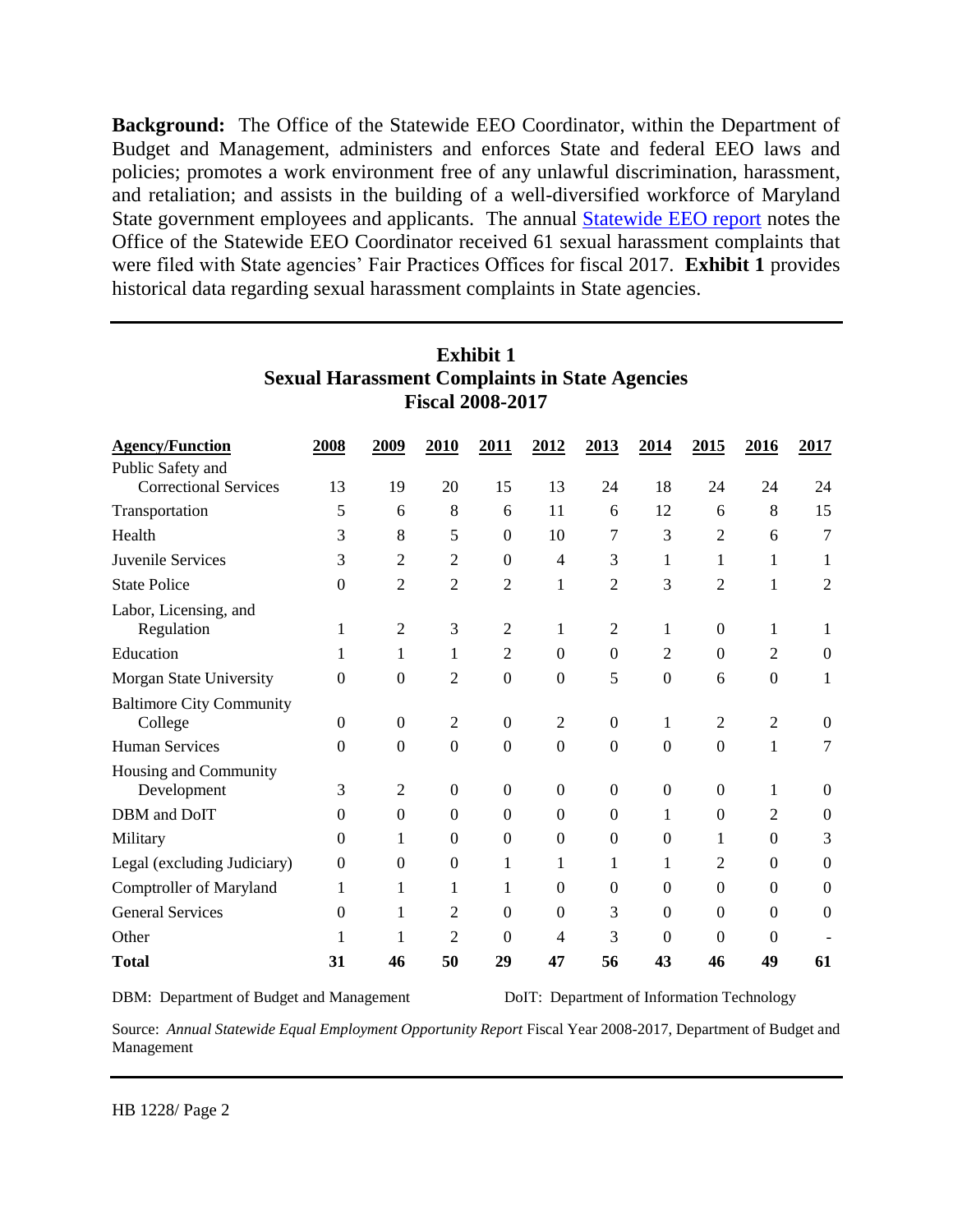Sexual harassment is a form of sex-based discrimination. State law generally prohibits an employer with at least 15 employees from discharging, failing or refusing to hire, or otherwise discriminating against any individual with respect to the individual's compensation, terms, conditions, or privileges of employment because of race, color, religion, sex, age, national origin, marital status, sexual orientation, gender identity, genetic information, or disability. For the purposes of this prohibition, the State and local governments are considered employers.

### *Maryland State Employee Policy on Sexual Harassment in the Workplace*

The State employee [sexual harassment policy](http://dbm.maryland.gov/eeo/Documents/SexHarrassPolicy.pdf) defines "sexual harassment" as unwelcome sexual advances, requests for sexual favors, and other verbal, nonverbal, or physical conduct of a sexual nature when (1) submission to such conduct is made either explicitly or implicitly a term or condition of an individual's employment; (2) submission to or rejection of such conduct by an individual is used as the basis of employment decisions affecting an individual; or (3) such conduct has the effect of interfering with an individual's work performance or creating an intimidating, hostile, or abusive work environment. Tangible psychological injury is not a necessary element of a hostile work environment; rather, an environment that is perceived by the victim as hostile or abusive, and that a reasonable person would find hostile or abusive, is sufficient to meet the standard.

An employee who believes that he or she is the victim of sexual harassment should report the alleged incident promptly to the agency's fair practices officer, EEO officer, supervisor, or any other management representative. A prompt and thorough investigation of the complaint must be conducted by the EEO officer or other designee assigned to investigate the complaint to determine whether a violation has occurred. Any employee found to have engaged in sexual harassment is subject to appropriate disciplinary action, up to and including dismissal from employment. Retaliation against an employee for filing a complaint or participating in an investigation is not permitted.

All State government employees are provided the opportunity to work in an environment free from sexual harassment. Cabinet Secretaries and other agency heads have the responsibility to ensure compliance with this policy, including the prompt investigation and resolution of all complaints of sexual harassment.

## **Additional Information**

**Prior Introductions:** None.

**Cross File:** None.

HB 1228/ Page 3